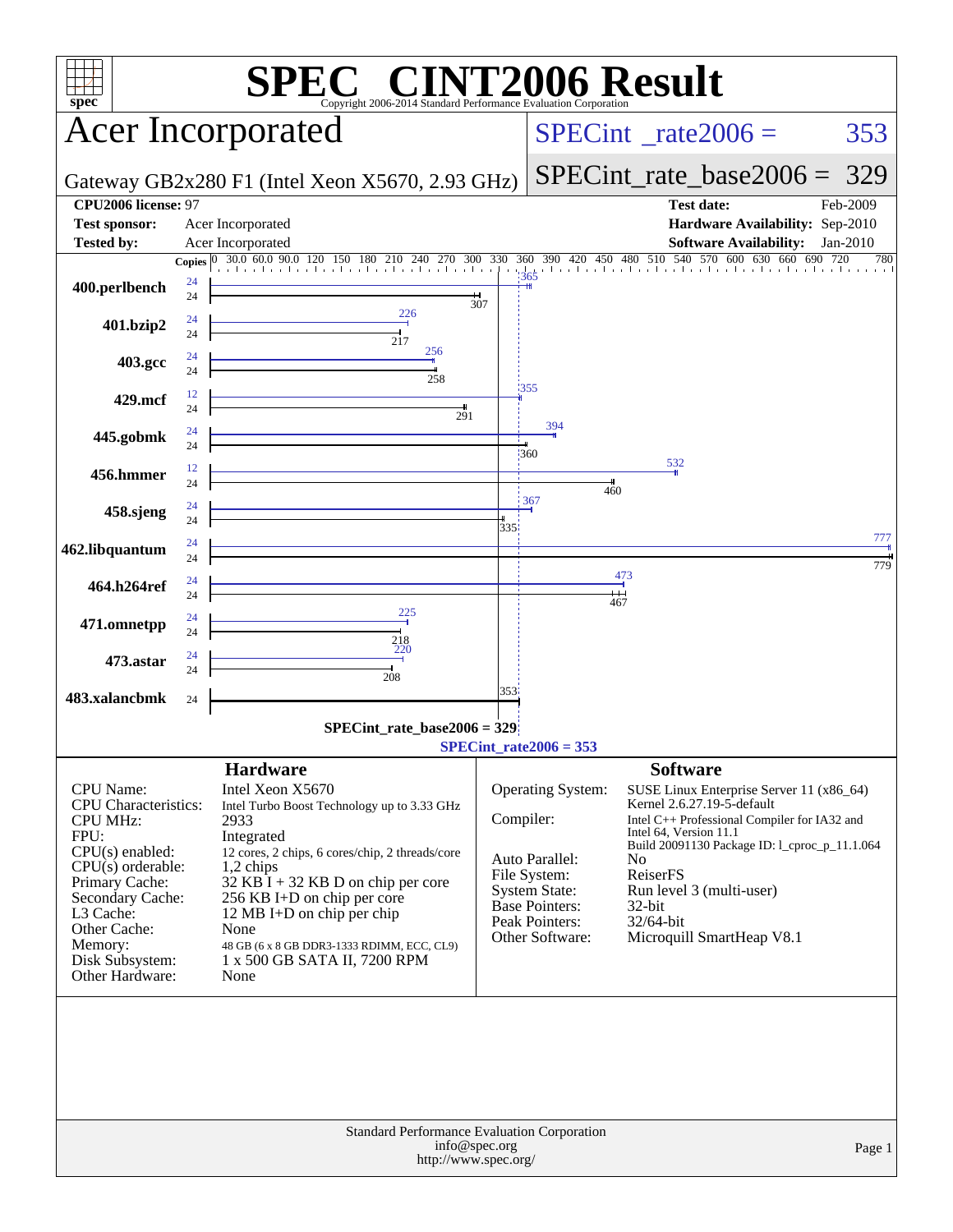

# **[SPEC CINT2006 Result](http://www.spec.org/auto/cpu2006/Docs/result-fields.html#SPECCINT2006Result)**

## Acer Incorporated

#### SPECint rate $2006 = 353$

Gateway GB2x280 F1 (Intel Xeon X5670, 2.93 GHz)

[SPECint\\_rate\\_base2006 =](http://www.spec.org/auto/cpu2006/Docs/result-fields.html#SPECintratebase2006) 329

#### **[CPU2006 license:](http://www.spec.org/auto/cpu2006/Docs/result-fields.html#CPU2006license)** 97 **[Test date:](http://www.spec.org/auto/cpu2006/Docs/result-fields.html#Testdate)** Feb-2009

**[Test sponsor:](http://www.spec.org/auto/cpu2006/Docs/result-fields.html#Testsponsor)** Acer Incorporated **[Hardware Availability:](http://www.spec.org/auto/cpu2006/Docs/result-fields.html#HardwareAvailability)** Sep-2010 **[Tested by:](http://www.spec.org/auto/cpu2006/Docs/result-fields.html#Testedby)** Acer Incorporated **[Software Availability:](http://www.spec.org/auto/cpu2006/Docs/result-fields.html#SoftwareAvailability)** Jan-2010

#### **[Results Table](http://www.spec.org/auto/cpu2006/Docs/result-fields.html#ResultsTable)**

|                    | <b>Base</b>                                                                                              |                |       |                |       |                |       |               | <b>Peak</b>    |              |                |              |                |              |  |
|--------------------|----------------------------------------------------------------------------------------------------------|----------------|-------|----------------|-------|----------------|-------|---------------|----------------|--------------|----------------|--------------|----------------|--------------|--|
| <b>Benchmark</b>   | <b>Copies</b>                                                                                            | <b>Seconds</b> | Ratio | <b>Seconds</b> | Ratio | <b>Seconds</b> | Ratio | <b>Copies</b> | <b>Seconds</b> | <b>Ratio</b> | <b>Seconds</b> | <b>Ratio</b> | <b>Seconds</b> | <b>Ratio</b> |  |
| 400.perlbench      | 24                                                                                                       | 778            | 301   | 763            | 307   | 761            | 308   | 24            | 643            | 365          | 647            | 362          | 640            | 366          |  |
| 401.bzip2          | 24                                                                                                       | 1069           | 217   | 1067           | 217   | 1067           | 217   | 24            | 1026           | 226          | 1027           | 226          | 1025           | 226          |  |
| $403.\mathrm{gcc}$ | 24                                                                                                       | 748            | 258   | 752            | 257   | 746            | 259   | 24            | 762            | 254          | 755            | 256          | 755            | 256          |  |
| $429$ .mcf         | 24                                                                                                       | 757            | 289   | 753            | 291   | 750            | 292   | 12            | 308            | 355          | 309            | 354          | 308            | 355          |  |
| $445$ .gobmk       | 24                                                                                                       | 700            | 360   | 697            | 361   | 700            | 360l  | 24            | 639            | 394          | 642            | 392          | 638            | 394          |  |
| 456.hmmer          | 24                                                                                                       | 487            | 460   | 485            | 461   | 489            | 458   | 12            | 211            | 532          | 211            | 530          | 210            | 534          |  |
| $458$ .sjeng       | 24                                                                                                       | 869            | 334   | 866            | 335   | 866            | 335   | 24            | 791            | 367          | 793            | 366          | 791            | 367          |  |
| 462.libquantum     | 24                                                                                                       | 641            | 776   | 638            | 779   | 638            | 779   | 24            | 642            | 775          | 640            | 777          | 640            | 777          |  |
| 464.h264ref        | 24                                                                                                       | 1120           | 474   | 1156           | 459   | 1138           | 467   | 24            | 1123           | 473          | 1124           | 473          | 1126           | 472          |  |
| 471.omnetpp        | 24                                                                                                       | 690            | 218   | 690            | 218   | 689            | 218   | 24            | 667            | 225          | 666            | 225          | 665            | 225          |  |
| $473$ . astar      | 24                                                                                                       | 814            | 207   | 811            | 208   | 812            | 208   | 24            | 765            | 220          | 765            | 220          | 765            | 220          |  |
| 483.xalancbmk      | 24                                                                                                       | 470            | 353   | 469            | 353   | 470            | 353   | 24            | 470            | 353          | 469            | 353          | 470            | 353          |  |
|                    | Results appear in the order in which they were run. Bold underlined text indicates a median measurement. |                |       |                |       |                |       |               |                |              |                |              |                |              |  |

#### **[Submit Notes](http://www.spec.org/auto/cpu2006/Docs/result-fields.html#SubmitNotes)**

The config file option 'submit' was used. numactl was used to bind copies to the cores

#### **[Operating System Notes](http://www.spec.org/auto/cpu2006/Docs/result-fields.html#OperatingSystemNotes)**

'ulimit -s unlimited' was used to set the stack size to unlimited prior to run

#### **[Platform Notes](http://www.spec.org/auto/cpu2006/Docs/result-fields.html#PlatformNotes)**

 Fan speed set to full Speed (ie. Enterprise Blade mode) with Smart Blade Console through CMM (Chassis Management Module)

#### **[General Notes](http://www.spec.org/auto/cpu2006/Docs/result-fields.html#GeneralNotes)**

Binaries were compiled on SLES 10 with Binutils 2.18.50.0.7.20080502

 The Acer AB2x280 F1, and Gateway GB2x280 F1 are electronically equivalent. This result was measured on Gateway GB2x280 F1.

## **[Base Compiler Invocation](http://www.spec.org/auto/cpu2006/Docs/result-fields.html#BaseCompilerInvocation)**

[C benchmarks](http://www.spec.org/auto/cpu2006/Docs/result-fields.html#Cbenchmarks): [icc -m32](http://www.spec.org/cpu2006/results/res2010q3/cpu2006-20100715-12381.flags.html#user_CCbase_intel_icc_32bit_5ff4a39e364c98233615fdd38438c6f2)

Continued on next page

Standard Performance Evaluation Corporation [info@spec.org](mailto:info@spec.org) <http://www.spec.org/>

Page 2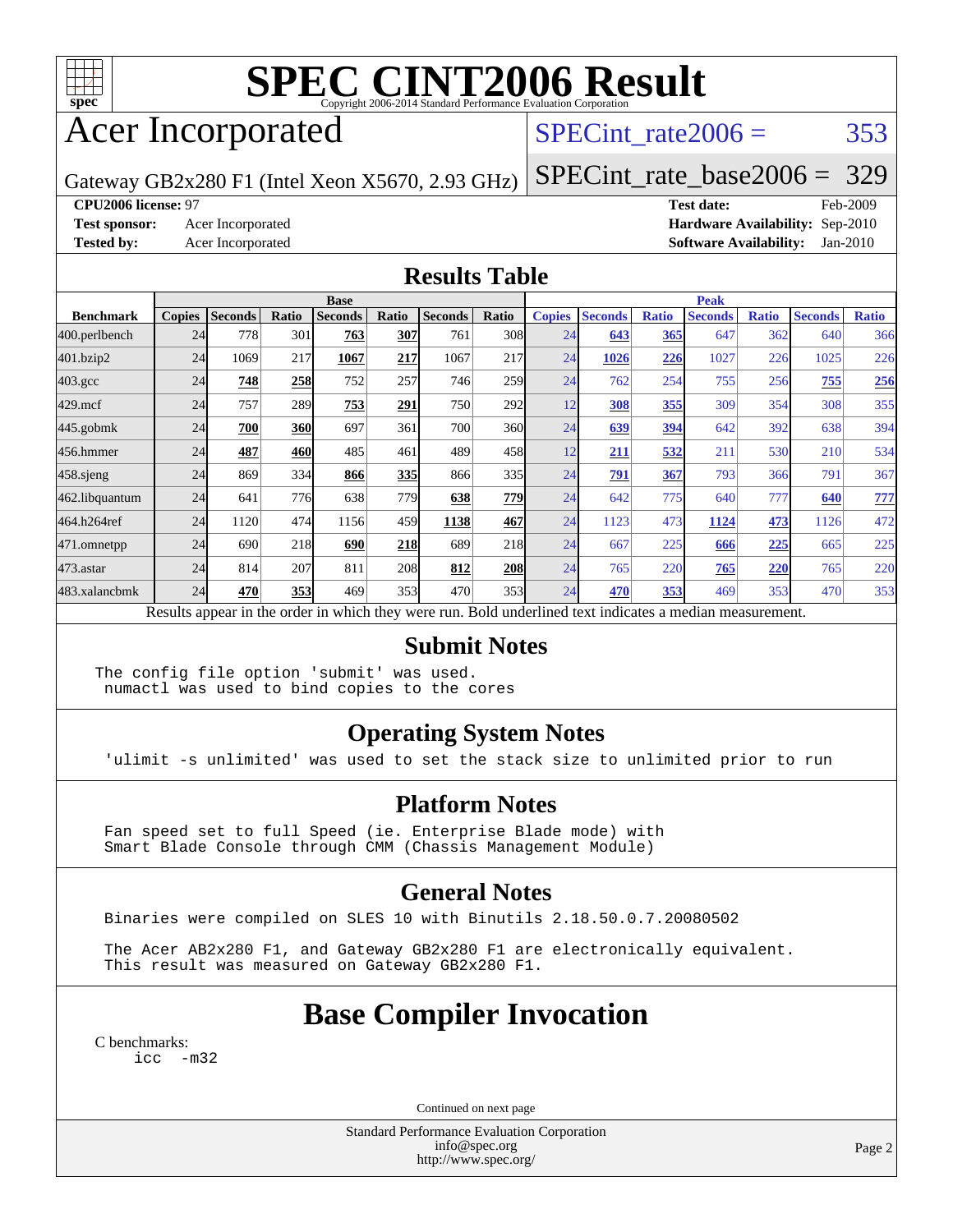| <b>SPEC CINT2006 Result</b><br>$spec^*$<br>Copyright 2006-2014 Standard Performance Evaluation Corporation                                                         |                                                                                                                 |  |  |  |  |  |  |  |
|--------------------------------------------------------------------------------------------------------------------------------------------------------------------|-----------------------------------------------------------------------------------------------------------------|--|--|--|--|--|--|--|
| <b>Acer Incorporated</b>                                                                                                                                           | 353<br>$SPECint rate 2006 =$                                                                                    |  |  |  |  |  |  |  |
| Gateway GB2x280 F1 (Intel Xeon X5670, 2.93 GHz)                                                                                                                    | 329<br>$SPECint_rate_base2006 =$                                                                                |  |  |  |  |  |  |  |
| CPU2006 license: 97<br>Acer Incorporated<br><b>Test sponsor:</b><br><b>Tested by:</b><br>Acer Incorporated                                                         | Feb-2009<br><b>Test date:</b><br>Hardware Availability: Sep-2010<br><b>Software Availability:</b><br>$Jan-2010$ |  |  |  |  |  |  |  |
| <b>Base Compiler Invocation (Continued)</b><br>$C_{++}$ benchmarks:<br>icpc -m32                                                                                   |                                                                                                                 |  |  |  |  |  |  |  |
| <b>Base Portability Flags</b>                                                                                                                                      |                                                                                                                 |  |  |  |  |  |  |  |
| 400.perlbench: -DSPEC_CPU_LINUX_IA32<br>462.libquantum: - DSPEC_CPU_LINUX<br>483.xalancbmk: - DSPEC CPU LINUX                                                      |                                                                                                                 |  |  |  |  |  |  |  |
| <b>Base Optimization Flags</b>                                                                                                                                     |                                                                                                                 |  |  |  |  |  |  |  |
| C benchmarks:<br>-xSSE4.2 -ipo -03 -no-prec-div -static -opt-prefetch                                                                                              |                                                                                                                 |  |  |  |  |  |  |  |
| $C_{++}$ benchmarks:<br>-xSSE4.2 -ipo -03 -no-prec-div -opt-prefetch -Wl,-z, muldefs<br>-L/home/cmplr/usr3/alrahate/cpu2006.1.1.ic11.1/libic11.1-32bit -lsmartheap |                                                                                                                 |  |  |  |  |  |  |  |
| <b>Base Other Flags</b>                                                                                                                                            |                                                                                                                 |  |  |  |  |  |  |  |
| C benchmarks:                                                                                                                                                      |                                                                                                                 |  |  |  |  |  |  |  |
| 403.gcc: -Dalloca=_alloca                                                                                                                                          |                                                                                                                 |  |  |  |  |  |  |  |
| <b>Peak Compiler Invocation</b><br>C benchmarks (except as noted below):                                                                                           |                                                                                                                 |  |  |  |  |  |  |  |
| $\text{icc}$ $-\text{m32}$                                                                                                                                         |                                                                                                                 |  |  |  |  |  |  |  |
| 401.bzip2: icc -m64                                                                                                                                                |                                                                                                                 |  |  |  |  |  |  |  |
| 456.hmmer: $\text{icc}$ -m64                                                                                                                                       |                                                                                                                 |  |  |  |  |  |  |  |
| 458.sjeng: icc -m64<br>462.libquantum: icc -m64                                                                                                                    |                                                                                                                 |  |  |  |  |  |  |  |
| C++ benchmarks (except as noted below):<br>icpc -m32                                                                                                               |                                                                                                                 |  |  |  |  |  |  |  |
| 473.astar: icpc -m64                                                                                                                                               |                                                                                                                 |  |  |  |  |  |  |  |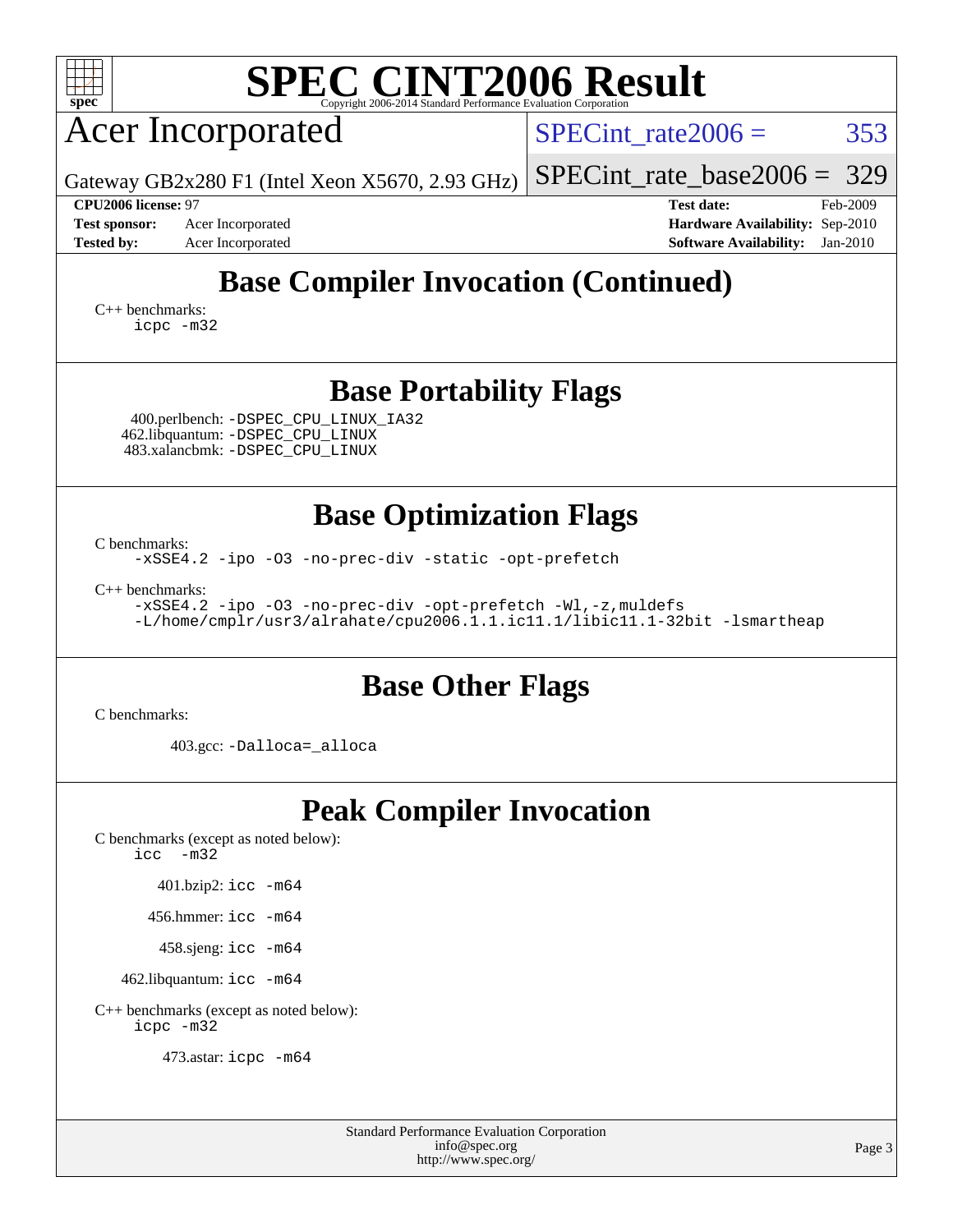

## **[SPEC CINT2006 Result](http://www.spec.org/auto/cpu2006/Docs/result-fields.html#SPECCINT2006Result)**

### Acer Incorporated

SPECint rate $2006 = 353$ 

Gateway GB2x280 F1 (Intel Xeon X5670, 2.93 GHz)

[SPECint\\_rate\\_base2006 =](http://www.spec.org/auto/cpu2006/Docs/result-fields.html#SPECintratebase2006) 329

**[CPU2006 license:](http://www.spec.org/auto/cpu2006/Docs/result-fields.html#CPU2006license)** 97 **[Test date:](http://www.spec.org/auto/cpu2006/Docs/result-fields.html#Testdate)** Feb-2009 **[Test sponsor:](http://www.spec.org/auto/cpu2006/Docs/result-fields.html#Testsponsor)** Acer Incorporated **[Hardware Availability:](http://www.spec.org/auto/cpu2006/Docs/result-fields.html#HardwareAvailability)** Sep-2010 **[Tested by:](http://www.spec.org/auto/cpu2006/Docs/result-fields.html#Testedby)** Acer Incorporated **[Software Availability:](http://www.spec.org/auto/cpu2006/Docs/result-fields.html#SoftwareAvailability)** Jan-2010

#### **[Peak Portability Flags](http://www.spec.org/auto/cpu2006/Docs/result-fields.html#PeakPortabilityFlags)**

 400.perlbench: [-DSPEC\\_CPU\\_LINUX\\_IA32](http://www.spec.org/cpu2006/results/res2010q3/cpu2006-20100715-12381.flags.html#b400.perlbench_peakCPORTABILITY_DSPEC_CPU_LINUX_IA32) 401.bzip2: [-DSPEC\\_CPU\\_LP64](http://www.spec.org/cpu2006/results/res2010q3/cpu2006-20100715-12381.flags.html#suite_peakCPORTABILITY401_bzip2_DSPEC_CPU_LP64) 456.hmmer: [-DSPEC\\_CPU\\_LP64](http://www.spec.org/cpu2006/results/res2010q3/cpu2006-20100715-12381.flags.html#suite_peakCPORTABILITY456_hmmer_DSPEC_CPU_LP64) 458.sjeng: [-DSPEC\\_CPU\\_LP64](http://www.spec.org/cpu2006/results/res2010q3/cpu2006-20100715-12381.flags.html#suite_peakCPORTABILITY458_sjeng_DSPEC_CPU_LP64) 462.libquantum: [-DSPEC\\_CPU\\_LP64](http://www.spec.org/cpu2006/results/res2010q3/cpu2006-20100715-12381.flags.html#suite_peakCPORTABILITY462_libquantum_DSPEC_CPU_LP64) [-DSPEC\\_CPU\\_LINUX](http://www.spec.org/cpu2006/results/res2010q3/cpu2006-20100715-12381.flags.html#b462.libquantum_peakCPORTABILITY_DSPEC_CPU_LINUX) 473.astar: [-DSPEC\\_CPU\\_LP64](http://www.spec.org/cpu2006/results/res2010q3/cpu2006-20100715-12381.flags.html#suite_peakCXXPORTABILITY473_astar_DSPEC_CPU_LP64) 483.xalancbmk: [-DSPEC\\_CPU\\_LINUX](http://www.spec.org/cpu2006/results/res2010q3/cpu2006-20100715-12381.flags.html#b483.xalancbmk_peakCXXPORTABILITY_DSPEC_CPU_LINUX)

### **[Peak Optimization Flags](http://www.spec.org/auto/cpu2006/Docs/result-fields.html#PeakOptimizationFlags)**

[C benchmarks](http://www.spec.org/auto/cpu2006/Docs/result-fields.html#Cbenchmarks):

Standard Performance Evaluation Corporation 400.perlbench: [-xSSE4.2](http://www.spec.org/cpu2006/results/res2010q3/cpu2006-20100715-12381.flags.html#user_peakPASS2_CFLAGSPASS2_LDCFLAGS400_perlbench_f-xSSE42_f91528193cf0b216347adb8b939d4107)(pass 2) [-prof-gen](http://www.spec.org/cpu2006/results/res2010q3/cpu2006-20100715-12381.flags.html#user_peakPASS1_CFLAGSPASS1_LDCFLAGS400_perlbench_prof_gen_e43856698f6ca7b7e442dfd80e94a8fc)(pass 1) [-ipo](http://www.spec.org/cpu2006/results/res2010q3/cpu2006-20100715-12381.flags.html#user_peakPASS2_CFLAGSPASS2_LDCFLAGS400_perlbench_f-ipo)(pass 2) [-O3](http://www.spec.org/cpu2006/results/res2010q3/cpu2006-20100715-12381.flags.html#user_peakPASS2_CFLAGSPASS2_LDCFLAGS400_perlbench_f-O3)(pass 2) [-no-prec-div](http://www.spec.org/cpu2006/results/res2010q3/cpu2006-20100715-12381.flags.html#user_peakPASS2_CFLAGSPASS2_LDCFLAGS400_perlbench_f-no-prec-div)(pass 2) [-static](http://www.spec.org/cpu2006/results/res2010q3/cpu2006-20100715-12381.flags.html#user_peakPASS2_CFLAGSPASS2_LDCFLAGS400_perlbench_f-static)(pass 2) [-prof-use](http://www.spec.org/cpu2006/results/res2010q3/cpu2006-20100715-12381.flags.html#user_peakPASS2_CFLAGSPASS2_LDCFLAGS400_perlbench_prof_use_bccf7792157ff70d64e32fe3e1250b55)(pass 2) [-ansi-alias](http://www.spec.org/cpu2006/results/res2010q3/cpu2006-20100715-12381.flags.html#user_peakCOPTIMIZE400_perlbench_f-ansi-alias) 401.bzip2: [-xSSE4.2](http://www.spec.org/cpu2006/results/res2010q3/cpu2006-20100715-12381.flags.html#user_peakPASS2_CFLAGSPASS2_LDCFLAGS401_bzip2_f-xSSE42_f91528193cf0b216347adb8b939d4107)(pass 2) [-prof-gen](http://www.spec.org/cpu2006/results/res2010q3/cpu2006-20100715-12381.flags.html#user_peakPASS1_CFLAGSPASS1_LDCFLAGS401_bzip2_prof_gen_e43856698f6ca7b7e442dfd80e94a8fc)(pass 1) [-ipo](http://www.spec.org/cpu2006/results/res2010q3/cpu2006-20100715-12381.flags.html#user_peakPASS2_CFLAGSPASS2_LDCFLAGS401_bzip2_f-ipo)(pass 2) [-O3](http://www.spec.org/cpu2006/results/res2010q3/cpu2006-20100715-12381.flags.html#user_peakPASS2_CFLAGSPASS2_LDCFLAGS401_bzip2_f-O3)(pass 2) [-no-prec-div](http://www.spec.org/cpu2006/results/res2010q3/cpu2006-20100715-12381.flags.html#user_peakPASS2_CFLAGSPASS2_LDCFLAGS401_bzip2_f-no-prec-div)(pass 2) [-static](http://www.spec.org/cpu2006/results/res2010q3/cpu2006-20100715-12381.flags.html#user_peakPASS2_CFLAGSPASS2_LDCFLAGS401_bzip2_f-static)(pass 2) [-prof-use](http://www.spec.org/cpu2006/results/res2010q3/cpu2006-20100715-12381.flags.html#user_peakPASS2_CFLAGSPASS2_LDCFLAGS401_bzip2_prof_use_bccf7792157ff70d64e32fe3e1250b55)(pass 2) [-opt-prefetch](http://www.spec.org/cpu2006/results/res2010q3/cpu2006-20100715-12381.flags.html#user_peakCOPTIMIZE401_bzip2_f-opt-prefetch) [-ansi-alias](http://www.spec.org/cpu2006/results/res2010q3/cpu2006-20100715-12381.flags.html#user_peakCOPTIMIZE401_bzip2_f-ansi-alias) [-auto-ilp32](http://www.spec.org/cpu2006/results/res2010q3/cpu2006-20100715-12381.flags.html#user_peakCOPTIMIZE401_bzip2_f-auto-ilp32) 403.gcc: [-xSSE4.2](http://www.spec.org/cpu2006/results/res2010q3/cpu2006-20100715-12381.flags.html#user_peakCOPTIMIZE403_gcc_f-xSSE42_f91528193cf0b216347adb8b939d4107) [-ipo](http://www.spec.org/cpu2006/results/res2010q3/cpu2006-20100715-12381.flags.html#user_peakCOPTIMIZE403_gcc_f-ipo) [-O3](http://www.spec.org/cpu2006/results/res2010q3/cpu2006-20100715-12381.flags.html#user_peakCOPTIMIZE403_gcc_f-O3) [-no-prec-div](http://www.spec.org/cpu2006/results/res2010q3/cpu2006-20100715-12381.flags.html#user_peakCOPTIMIZE403_gcc_f-no-prec-div) [-static](http://www.spec.org/cpu2006/results/res2010q3/cpu2006-20100715-12381.flags.html#user_peakCOPTIMIZE403_gcc_f-static) 429.mcf: [-xSSE4.2](http://www.spec.org/cpu2006/results/res2010q3/cpu2006-20100715-12381.flags.html#user_peakCOPTIMIZE429_mcf_f-xSSE42_f91528193cf0b216347adb8b939d4107) [-ipo](http://www.spec.org/cpu2006/results/res2010q3/cpu2006-20100715-12381.flags.html#user_peakCOPTIMIZE429_mcf_f-ipo) [-O3](http://www.spec.org/cpu2006/results/res2010q3/cpu2006-20100715-12381.flags.html#user_peakCOPTIMIZE429_mcf_f-O3) [-no-prec-div](http://www.spec.org/cpu2006/results/res2010q3/cpu2006-20100715-12381.flags.html#user_peakCOPTIMIZE429_mcf_f-no-prec-div) [-static](http://www.spec.org/cpu2006/results/res2010q3/cpu2006-20100715-12381.flags.html#user_peakCOPTIMIZE429_mcf_f-static) [-opt-prefetch](http://www.spec.org/cpu2006/results/res2010q3/cpu2006-20100715-12381.flags.html#user_peakCOPTIMIZE429_mcf_f-opt-prefetch) 445.gobmk: [-xSSE4.2](http://www.spec.org/cpu2006/results/res2010q3/cpu2006-20100715-12381.flags.html#user_peakPASS2_CFLAGSPASS2_LDCFLAGS445_gobmk_f-xSSE42_f91528193cf0b216347adb8b939d4107)(pass 2) [-prof-gen](http://www.spec.org/cpu2006/results/res2010q3/cpu2006-20100715-12381.flags.html#user_peakPASS1_CFLAGSPASS1_LDCFLAGS445_gobmk_prof_gen_e43856698f6ca7b7e442dfd80e94a8fc)(pass 1) [-prof-use](http://www.spec.org/cpu2006/results/res2010q3/cpu2006-20100715-12381.flags.html#user_peakPASS2_CFLAGSPASS2_LDCFLAGS445_gobmk_prof_use_bccf7792157ff70d64e32fe3e1250b55)(pass 2) [-O2](http://www.spec.org/cpu2006/results/res2010q3/cpu2006-20100715-12381.flags.html#user_peakCOPTIMIZE445_gobmk_f-O2) [-ipo](http://www.spec.org/cpu2006/results/res2010q3/cpu2006-20100715-12381.flags.html#user_peakCOPTIMIZE445_gobmk_f-ipo) [-no-prec-div](http://www.spec.org/cpu2006/results/res2010q3/cpu2006-20100715-12381.flags.html#user_peakCOPTIMIZE445_gobmk_f-no-prec-div) [-ansi-alias](http://www.spec.org/cpu2006/results/res2010q3/cpu2006-20100715-12381.flags.html#user_peakCOPTIMIZE445_gobmk_f-ansi-alias) 456.hmmer: [-xSSE4.2](http://www.spec.org/cpu2006/results/res2010q3/cpu2006-20100715-12381.flags.html#user_peakCOPTIMIZE456_hmmer_f-xSSE42_f91528193cf0b216347adb8b939d4107) [-ipo](http://www.spec.org/cpu2006/results/res2010q3/cpu2006-20100715-12381.flags.html#user_peakCOPTIMIZE456_hmmer_f-ipo) [-O3](http://www.spec.org/cpu2006/results/res2010q3/cpu2006-20100715-12381.flags.html#user_peakCOPTIMIZE456_hmmer_f-O3) [-no-prec-div](http://www.spec.org/cpu2006/results/res2010q3/cpu2006-20100715-12381.flags.html#user_peakCOPTIMIZE456_hmmer_f-no-prec-div) [-static](http://www.spec.org/cpu2006/results/res2010q3/cpu2006-20100715-12381.flags.html#user_peakCOPTIMIZE456_hmmer_f-static) [-unroll2](http://www.spec.org/cpu2006/results/res2010q3/cpu2006-20100715-12381.flags.html#user_peakCOPTIMIZE456_hmmer_f-unroll_784dae83bebfb236979b41d2422d7ec2) [-ansi-alias](http://www.spec.org/cpu2006/results/res2010q3/cpu2006-20100715-12381.flags.html#user_peakCOPTIMIZE456_hmmer_f-ansi-alias) [-auto-ilp32](http://www.spec.org/cpu2006/results/res2010q3/cpu2006-20100715-12381.flags.html#user_peakCOPTIMIZE456_hmmer_f-auto-ilp32) 458.sjeng: [-xSSE4.2](http://www.spec.org/cpu2006/results/res2010q3/cpu2006-20100715-12381.flags.html#user_peakPASS2_CFLAGSPASS2_LDCFLAGS458_sjeng_f-xSSE42_f91528193cf0b216347adb8b939d4107)(pass 2) [-prof-gen](http://www.spec.org/cpu2006/results/res2010q3/cpu2006-20100715-12381.flags.html#user_peakPASS1_CFLAGSPASS1_LDCFLAGS458_sjeng_prof_gen_e43856698f6ca7b7e442dfd80e94a8fc)(pass 1) [-ipo](http://www.spec.org/cpu2006/results/res2010q3/cpu2006-20100715-12381.flags.html#user_peakPASS2_CFLAGSPASS2_LDCFLAGS458_sjeng_f-ipo)(pass 2) [-O3](http://www.spec.org/cpu2006/results/res2010q3/cpu2006-20100715-12381.flags.html#user_peakPASS2_CFLAGSPASS2_LDCFLAGS458_sjeng_f-O3)(pass 2) [-no-prec-div](http://www.spec.org/cpu2006/results/res2010q3/cpu2006-20100715-12381.flags.html#user_peakPASS2_CFLAGSPASS2_LDCFLAGS458_sjeng_f-no-prec-div)(pass 2) [-static](http://www.spec.org/cpu2006/results/res2010q3/cpu2006-20100715-12381.flags.html#user_peakPASS2_CFLAGSPASS2_LDCFLAGS458_sjeng_f-static)(pass 2) [-prof-use](http://www.spec.org/cpu2006/results/res2010q3/cpu2006-20100715-12381.flags.html#user_peakPASS2_CFLAGSPASS2_LDCFLAGS458_sjeng_prof_use_bccf7792157ff70d64e32fe3e1250b55)(pass 2) [-unroll4](http://www.spec.org/cpu2006/results/res2010q3/cpu2006-20100715-12381.flags.html#user_peakCOPTIMIZE458_sjeng_f-unroll_4e5e4ed65b7fd20bdcd365bec371b81f) [-auto-ilp32](http://www.spec.org/cpu2006/results/res2010q3/cpu2006-20100715-12381.flags.html#user_peakCOPTIMIZE458_sjeng_f-auto-ilp32) 462.libquantum: [-xSSE4.2](http://www.spec.org/cpu2006/results/res2010q3/cpu2006-20100715-12381.flags.html#user_peakCOPTIMIZE462_libquantum_f-xSSE42_f91528193cf0b216347adb8b939d4107) [-ipo](http://www.spec.org/cpu2006/results/res2010q3/cpu2006-20100715-12381.flags.html#user_peakCOPTIMIZE462_libquantum_f-ipo) [-O3](http://www.spec.org/cpu2006/results/res2010q3/cpu2006-20100715-12381.flags.html#user_peakCOPTIMIZE462_libquantum_f-O3) [-no-prec-div](http://www.spec.org/cpu2006/results/res2010q3/cpu2006-20100715-12381.flags.html#user_peakCOPTIMIZE462_libquantum_f-no-prec-div) [-static](http://www.spec.org/cpu2006/results/res2010q3/cpu2006-20100715-12381.flags.html#user_peakCOPTIMIZE462_libquantum_f-static) [-auto-ilp32](http://www.spec.org/cpu2006/results/res2010q3/cpu2006-20100715-12381.flags.html#user_peakCOPTIMIZE462_libquantum_f-auto-ilp32) [-opt-prefetch](http://www.spec.org/cpu2006/results/res2010q3/cpu2006-20100715-12381.flags.html#user_peakCOPTIMIZE462_libquantum_f-opt-prefetch) 464.h264ref: [-xSSE4.2](http://www.spec.org/cpu2006/results/res2010q3/cpu2006-20100715-12381.flags.html#user_peakPASS2_CFLAGSPASS2_LDCFLAGS464_h264ref_f-xSSE42_f91528193cf0b216347adb8b939d4107)(pass 2) [-prof-gen](http://www.spec.org/cpu2006/results/res2010q3/cpu2006-20100715-12381.flags.html#user_peakPASS1_CFLAGSPASS1_LDCFLAGS464_h264ref_prof_gen_e43856698f6ca7b7e442dfd80e94a8fc)(pass 1) [-ipo](http://www.spec.org/cpu2006/results/res2010q3/cpu2006-20100715-12381.flags.html#user_peakPASS2_CFLAGSPASS2_LDCFLAGS464_h264ref_f-ipo)(pass 2) [-O3](http://www.spec.org/cpu2006/results/res2010q3/cpu2006-20100715-12381.flags.html#user_peakPASS2_CFLAGSPASS2_LDCFLAGS464_h264ref_f-O3)(pass 2) [-no-prec-div](http://www.spec.org/cpu2006/results/res2010q3/cpu2006-20100715-12381.flags.html#user_peakPASS2_CFLAGSPASS2_LDCFLAGS464_h264ref_f-no-prec-div)(pass 2) [-static](http://www.spec.org/cpu2006/results/res2010q3/cpu2006-20100715-12381.flags.html#user_peakPASS2_CFLAGSPASS2_LDCFLAGS464_h264ref_f-static)(pass 2) [-prof-use](http://www.spec.org/cpu2006/results/res2010q3/cpu2006-20100715-12381.flags.html#user_peakPASS2_CFLAGSPASS2_LDCFLAGS464_h264ref_prof_use_bccf7792157ff70d64e32fe3e1250b55)(pass 2) [-unroll2](http://www.spec.org/cpu2006/results/res2010q3/cpu2006-20100715-12381.flags.html#user_peakCOPTIMIZE464_h264ref_f-unroll_784dae83bebfb236979b41d2422d7ec2) [-ansi-alias](http://www.spec.org/cpu2006/results/res2010q3/cpu2006-20100715-12381.flags.html#user_peakCOPTIMIZE464_h264ref_f-ansi-alias) [C++ benchmarks:](http://www.spec.org/auto/cpu2006/Docs/result-fields.html#CXXbenchmarks) 471.omnetpp: [-xSSE4.2](http://www.spec.org/cpu2006/results/res2010q3/cpu2006-20100715-12381.flags.html#user_peakPASS2_CXXFLAGSPASS2_LDCXXFLAGS471_omnetpp_f-xSSE42_f91528193cf0b216347adb8b939d4107)(pass 2) [-prof-gen](http://www.spec.org/cpu2006/results/res2010q3/cpu2006-20100715-12381.flags.html#user_peakPASS1_CXXFLAGSPASS1_LDCXXFLAGS471_omnetpp_prof_gen_e43856698f6ca7b7e442dfd80e94a8fc)(pass 1) [-ipo](http://www.spec.org/cpu2006/results/res2010q3/cpu2006-20100715-12381.flags.html#user_peakPASS2_CXXFLAGSPASS2_LDCXXFLAGS471_omnetpp_f-ipo)(pass 2) [-O3](http://www.spec.org/cpu2006/results/res2010q3/cpu2006-20100715-12381.flags.html#user_peakPASS2_CXXFLAGSPASS2_LDCXXFLAGS471_omnetpp_f-O3)(pass 2) [-no-prec-div](http://www.spec.org/cpu2006/results/res2010q3/cpu2006-20100715-12381.flags.html#user_peakPASS2_CXXFLAGSPASS2_LDCXXFLAGS471_omnetpp_f-no-prec-div)(pass 2) [-prof-use](http://www.spec.org/cpu2006/results/res2010q3/cpu2006-20100715-12381.flags.html#user_peakPASS2_CXXFLAGSPASS2_LDCXXFLAGS471_omnetpp_prof_use_bccf7792157ff70d64e32fe3e1250b55)(pass 2) [-ansi-alias](http://www.spec.org/cpu2006/results/res2010q3/cpu2006-20100715-12381.flags.html#user_peakCXXOPTIMIZE471_omnetpp_f-ansi-alias) [-opt-ra-region-strategy=block](http://www.spec.org/cpu2006/results/res2010q3/cpu2006-20100715-12381.flags.html#user_peakCXXOPTIMIZE471_omnetpp_f-opt-ra-region-strategy-block_a0a37c372d03933b2a18d4af463c1f69) [-Wl,-z,muldefs](http://www.spec.org/cpu2006/results/res2010q3/cpu2006-20100715-12381.flags.html#user_peakEXTRA_LDFLAGS471_omnetpp_link_force_multiple1_74079c344b956b9658436fd1b6dd3a8a) [-L/home/cmplr/usr3/alrahate/cpu2006.1.1.ic11.1/libic11.1-32bit -lsmartheap](http://www.spec.org/cpu2006/results/res2010q3/cpu2006-20100715-12381.flags.html#user_peakEXTRA_LIBS471_omnetpp_SmartHeap_d86dffe4a79b79ef8890d5cce17030c3) Continued on next page

[info@spec.org](mailto:info@spec.org) <http://www.spec.org/>

Page 4